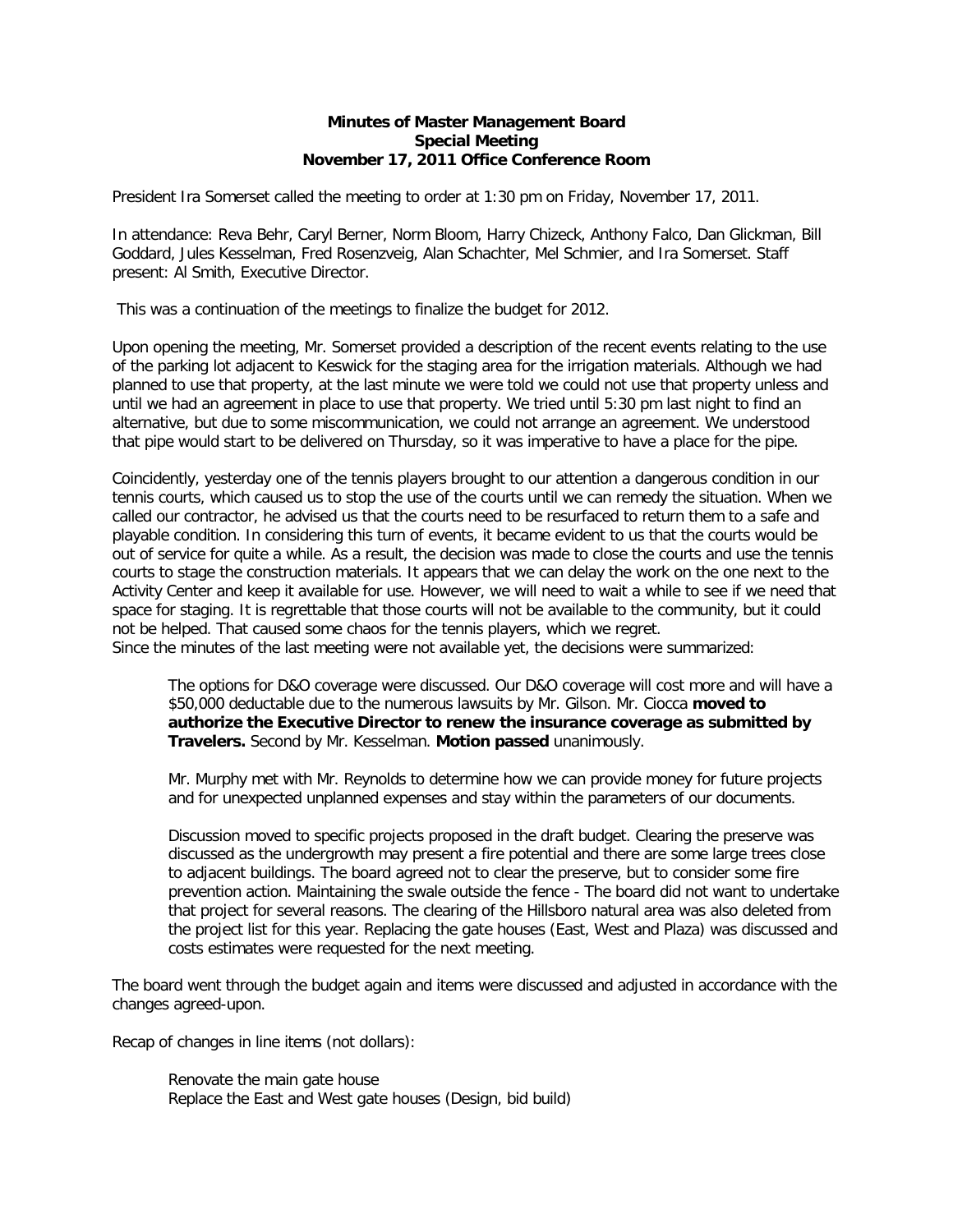Plaza gate house – Security enhancements (scanner, camera, new shelter, etc.) Add replacement of office carpet to Le Club interior and carpet item

Storm Drain culvert study – Some exposed drains are rusting, so we need to scope each one to find out the condition. This is for seed money to determine the extent of the problem. The Preserve – Fire mitigation only, not to build a park.

Ficus trees along Century Boulevard, East and West Drives (major roadways).

Check into cost of changing the East gate from swing gate to roller gate; add nice sign with hours of gate. (Maybe Welcome to CVE; Hours of gate operation; Residents and guests only, no trucks…?)

Look into cost of:

Holiday lighting for the entrances – lights on the palms or … Landscaper for landscape plans for plantings at gates. Area signs – Need to be fixed or lighted. Making the Plaza gate a pedestrian gate only. No more vehicles through there.

Reviewed and discussed additional possible projects (attached below), some of which are included in the current budget.

A question was asked if there was enough money in the budget to pay for a No Smoking sign for Tilford Pool. The board directed that a No Smoking sign be purchased for Tilford Pool since it is our policy that the pool be non-smoking.

Mr. Goddard **moved to accept the budget as modified during this meeting**. Second by Mr. Rosenzveig. A friendly **amendment was offered by Mr. Schmier restricting the use of the Roadway Replacement funds to replace the roads in the 2015 - 2016 timeframe.**

The **amendment was accepted** by Mr. Goddard and Mr. Rosenzveig.

The **motion as amended passed** unanimously (Mr. Chizeck and Mr. Kesselman left before the vote).

The meeting was adjourned at 3:40 pm.

Respectfully submitted,

Ira Somerset, President

## **Operational**

Plan to remodel gate houses – East, West, Plaza and interior of main

Plan to remove/replace dead/dying trees (esp. *ficus*)

Landscape plan for the year - Is the one submitted by Seacrest complete and accurate?

- Plan for white fly treatment, fertilizer, other treatment and/or removal, as appropriate.
	- Whitefly treatment for perimeter Ficus hedge. \$1000.00 for each systemic foliar spray. (lasts 6 to 12 months)
	- \$3400.00 for Foliar spray, granular systemic and liquid shrub fertilizer. (lasts eighteen months to two years)
	- Deep root Whitefly treatment for Ficus trees. \$65 each for all Master Management